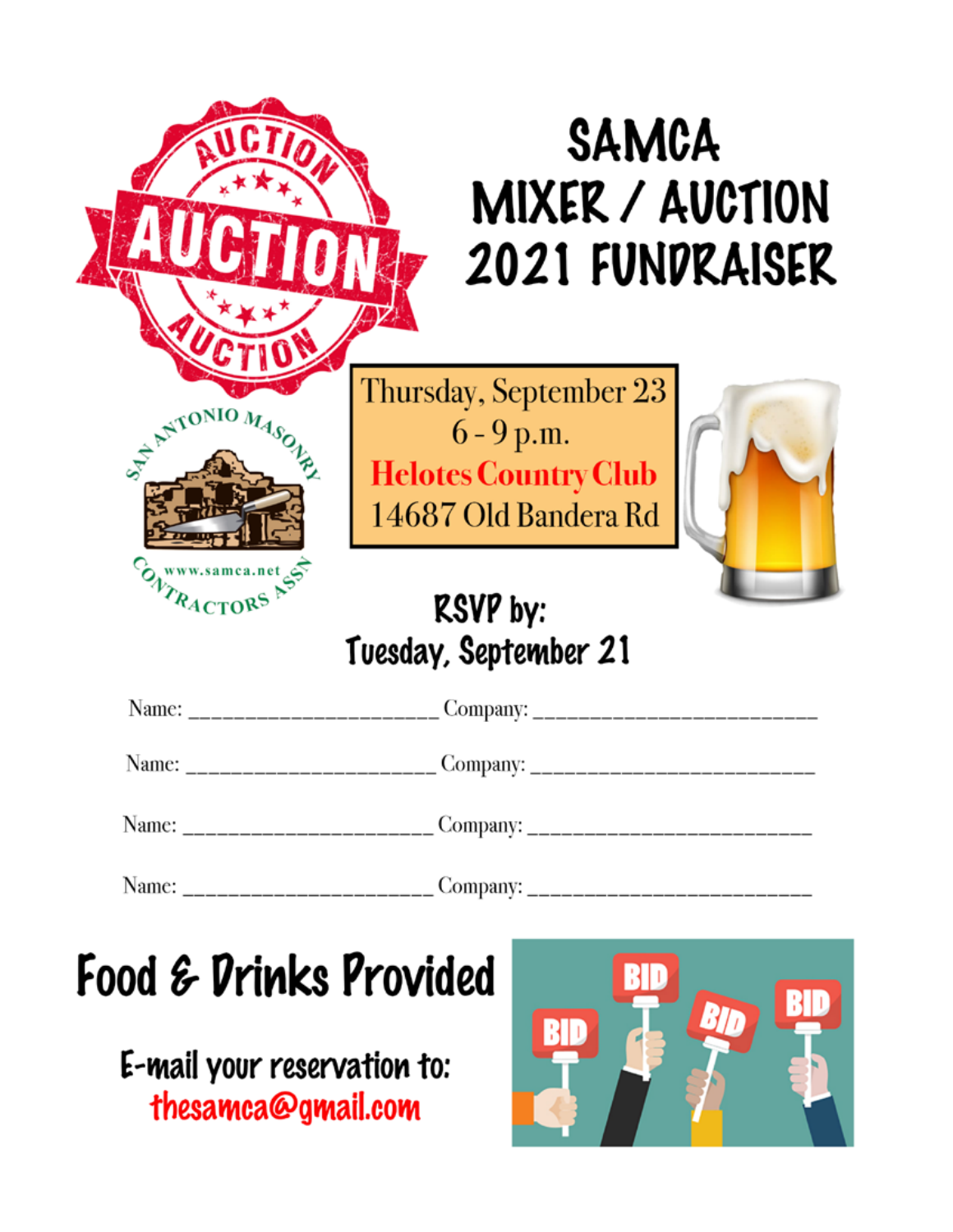# **Food + Drinks + Mixer + Auction = SAMCA's 4th Mixer**

Helotes Country Club & Helotes Beer Garden **Thursday, September 23, 2021**

### **6 - 9 p.m. at**

14687 Old Bandera Rd, Helotes, TX 78023

SAMCA is **now accepting donations of items to be auctioned** during this event on Thursday, December 3, 2020. The proceeds help fund SAMCA activities, scholarships, apprentice training, UTSA Masonry Day, and general operational expenses throughout the year. **All SAMCA members are invited to attend!** 

- **Dinner and 2 drink tickets will be provided**
- **Each SAMCA member is invited to attend FREE OF CHARGE (up to 2 people)**
- **Additional persons may attend at \$35 each**

#### **Please RSVP no later than Tuesday 9/21 to thesamca@gmail.com. A final headcount will be due to the caterer.**

#### *Here's how you can help***:**

Please consider contributing items to the auction. These items can be donated by you, your company, or both. We are looking for products and/or services provided by your company or your suppliers.

#### *Ideas for donation items:*

- Electronics
- Brick, Block, Stone
- Equipment Rental
- Restaurant Certificates
- Tools
- Sports Memorabilia
- BBQ Items
- Event Tickets
- Masonry Products
- Cement
- Hunting & Fishing Items/Outings
- Vacations (hotel, or airfare)

For more information about this event, or to donate items for the auction, please call Jeff Spalding (210) 889-5991, James Groesbeck (210) 415-8356, Weston Shadrock (210) 310-2018, Robbie Klekar (210) 872-4884, or Debi Solis (210) 347-2423.

If you have an item to donate, please e-mail the attached form to thesamca@gmail.com. **Thank you for your support throughout the year and for this great event!**